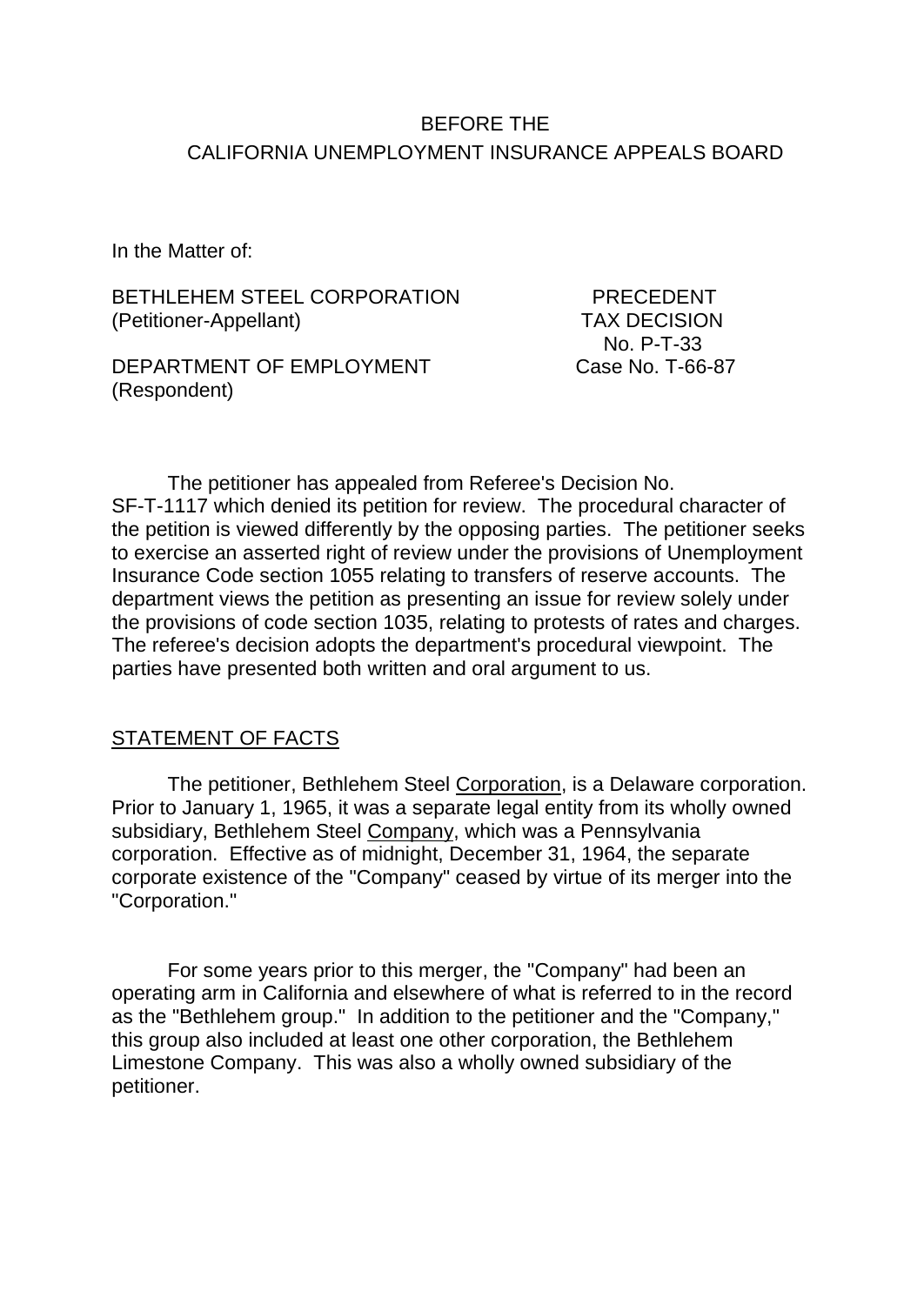The "Limestone Company" was a principal supplier of raw materials to the group. It was also merged into the petitioner at the same time as the "Steel Company." There is no indication in the record before us that the "Limestone Company" ever operated in this state. Prior to the merger of these two companies into the petitioner, a special meeting of the stockholders of the petitioner was held to vote on the merger agreement. A proxy statement included with the notice of the meeting described the then existing relationship between the "Steel Company" and the petitioner "Corporation" in these words:

"The Corporation is primarily a holding company, owning stock and other securities of its operating subsidiaries. . . . It does not directly operate any properties in the United States. The Steel Company is its steel making and manufacturing subsidiary and owns and operates all the steel plants, shipyards, fabricating works and manufacturing units in the Bethlehem group. . . ."

The proxy statement then went on to describe what would occur in the merger in this way:

"In the merger, the separate corporate existence of the Steel Company and the Limestone Company will cease, all their properties and obligations will be transferred to the corporation, and the corporation will succeed to the business formerly carried on by them."

The effect that the merger would have was described to the stockholders in this proxy statement. They were told that:

"The merger will simplify the Bethlehem corporate structure by eliminating two separate subsidiary corporations and concentrating the principal Bethlehem activities in the Corporation."

The merger agreement was approved by the stockholders. In accordance with its provisions, the ownership and operation of all of the "Company's" steel plants, shipyards, fabricating works and manufacturing units in this state were taken over by the petitioner. This was done as of midnight on December 31, 1964, without interruption in the continuity of business activity or employment of personnel.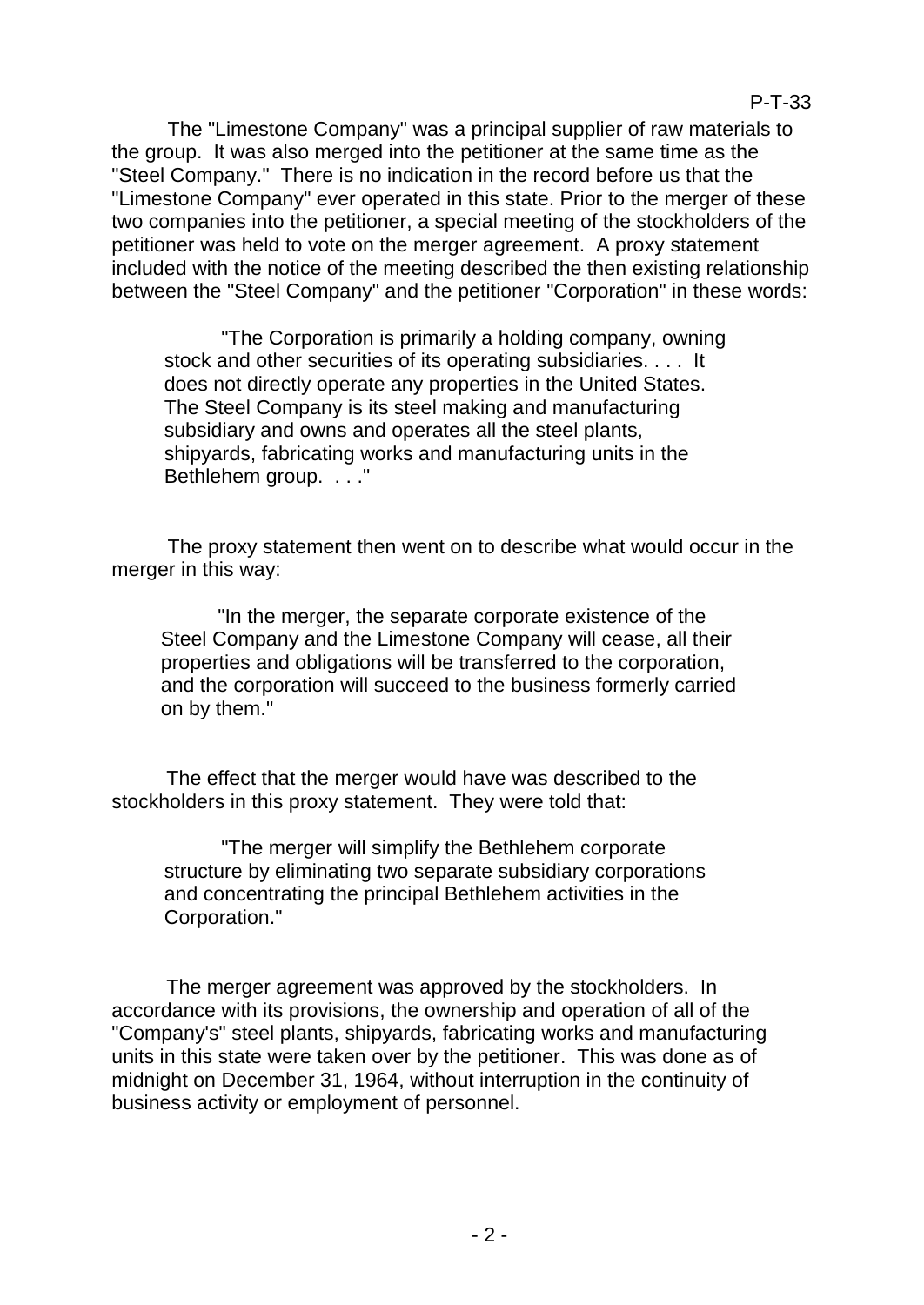P-T-33

By virtue of the "Company's" employment of personnel in this state prior to the merger, an "employing unit" came into existence which was registered with the Department of Employment as an employer and assigned account number 137-0220. On June 30, 1964, the balance in this account was such that this employer would be assigned the maximum contribution rate of 3.5 percent for the calendar year 1965. At that time, a new employer without merit rating experience would have been assigned a contribution rate of 3.2 percent.

The merger of the "Company" into the petitioner was not made either solely or even primarily for the purpose of obtaining a more favorable contribution rate. Its aim was solely to effectuate technical changes in the form of organization of the group without affecting its operating substance. There was no alteration or interruption of the business activities or functioning of the group.

The Department of Employment assigned a contribution rate of 3.5 percent on wages paid by the petitioner during 1965 upon the basis that the merger did not result in a change of "employer." This rate was based upon the experience of account number 137-0220, which the department continued in existence as the petitioner's account. The petitioner protested this rate upon the basis that it is a new "employer" without merit rating experience, and hence entitled to a contribution rate of 3.2 percent. The petitioner alleges that in essence the department has transferred the account of another "employer" to it, without any authority to do so since the petitioner has made no application for any such transfer.

### REASONS FOR DECISION

The petitioner, Bethlehem Steel Corporation, seeks our review of:

" . . . the denial by California Department of Employment dated April 6, 1965 of its protest against the determination transferring and assigning the reserve account, tax rate and account number of Bethlehem Steel Company to Bethlehem Steel Corporation. . . ."

It asks that the department be directed to establish a new reserve account, number and tax rate of 3.2 percent for the petitioner, and to refund all sums paid in excess of what would be due at that rate.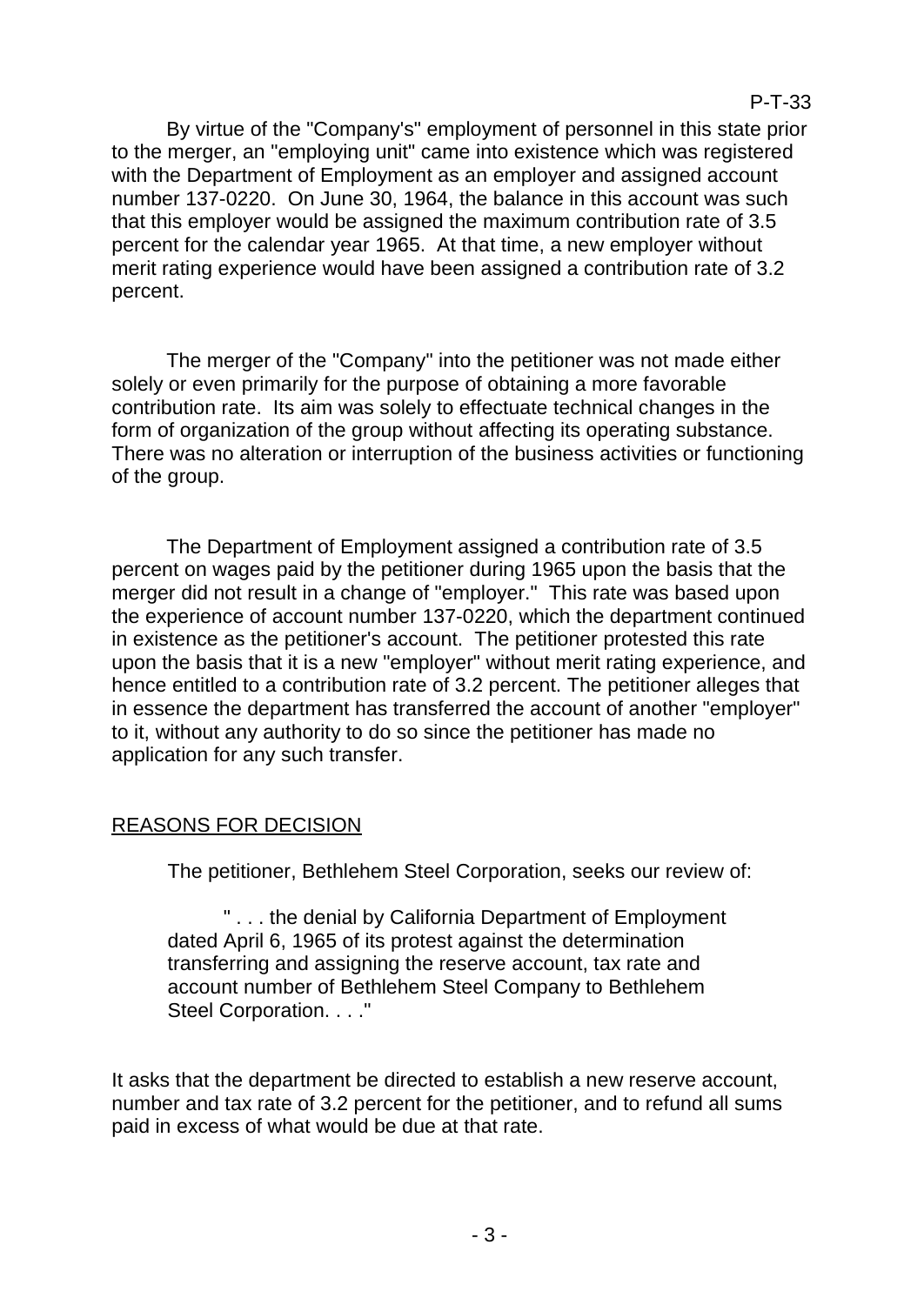The petition does not identify the specific provisions of law under which the petitioner seeks our review. It becomes important, however, that we do so, because as an administrative review agency created by statute, our jurisdiction is special and limited to that which the legislature has granted us (Attorney General's Opinion No. NS-5217, 2 Ops. Atty. Gen. 442 at page 443; Attorney General's Opinion No. 50-195, 16 Ops. Atty. Gen. 214 at page 215; Attorney General's Opinion No. 60-264, 37 Ops. Atty. Gen. 133 at pages 134 and 135). We do not have general authority to review all actions of the Department of Employment or its director (See Tax Decisions Nos. 1089 and 2313 and Benefit Decision No. 6485).

The petitioner's request that we review an alleged transfer of reserve account would appear to indicate that it is seeking to invoke our review jurisdiction under Unemployment Insurance Code section 1055. Its request for review of an assignment of tax rate would appear to indicate that it seeks to invoke our review jurisdiction under code section 1035. Its request for a refund would appear to indicate that it seeks to invoke our review jurisdiction under code section 1180. Within the purview of the authority granted to us under these sections, we will proceed to review the issues presented by the facts of this matter and the contentions of the parties.

The crucial question underlying all of the petitioner's requests is whether the petitioner and its former subsidiary corporation are two different "employers" within the meaning of the Unemployment Insurance Code. If they are, then it follows without question from the otherwise undisputed facts that an unauthorized transfer of reserve account has been made because the petitioner neither applied for any such transfer, nor continued in error or inadvertence to so report and pay contributions at its subsidiary's previously assigned rate, that it would be deemed to have so applied under the provisions of code section 1054. It also follows that without a transfer the petitioner, as a new employer, would not have sufficient employment experience to qualify for a merit rating, and thus would have to be assigned the tax rate at which all new employers are required to pay contributions to the fund.

None of this follows, however, if the petitioner and its former subsidiary are but one and the same "employer" within the meaning of the Unemployment Insurance Code. In that event, we must look to the petitioner to explain how it could be considered to be a new "employer," or how the experience of its former subsidiary could be that of a different "employer," or how (either with or without an application) there has been any transfer of experience from one "employer" to another. Accordingly, the solution to the controversy before us depends entirely upon the proper resolution of the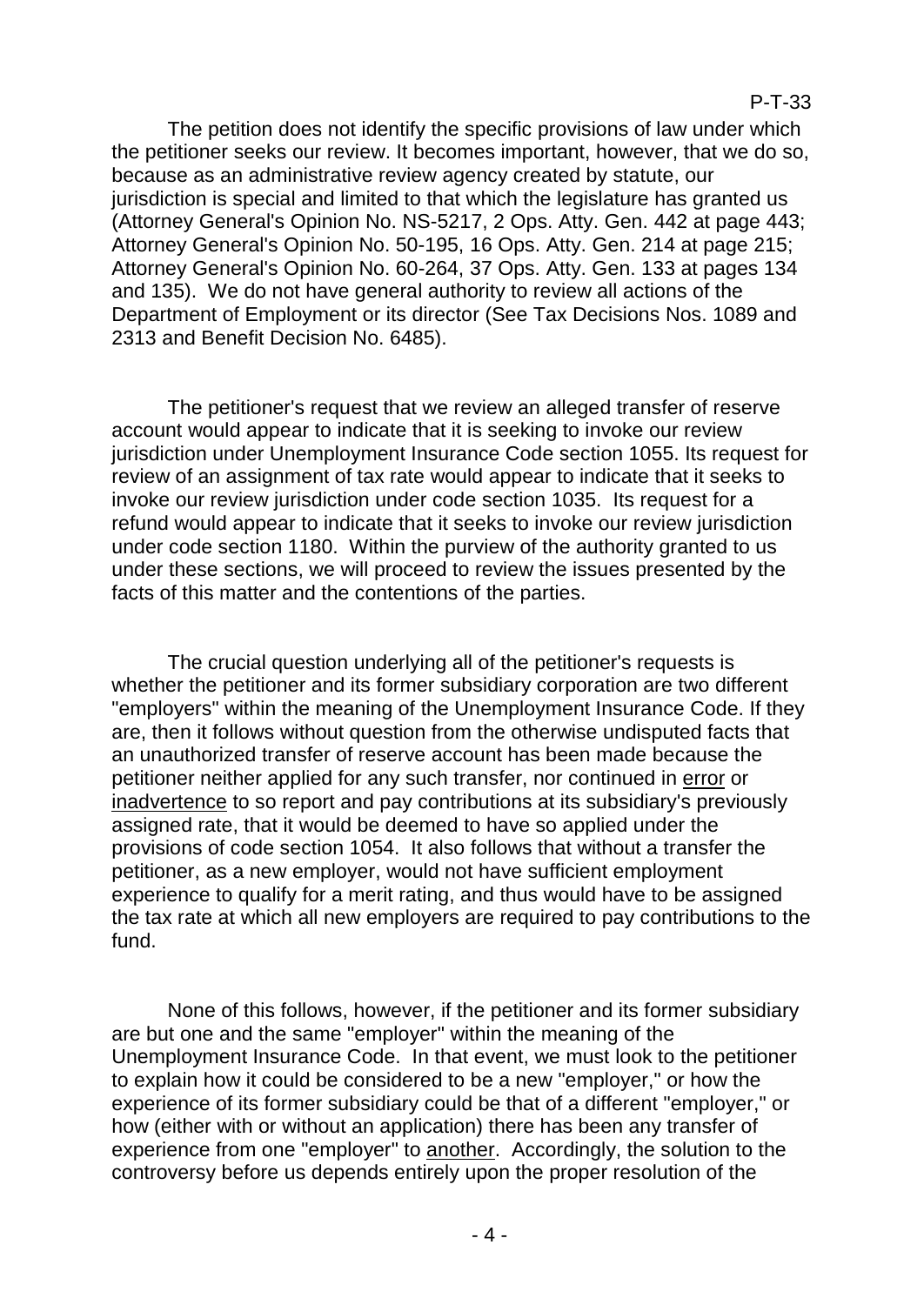question: Are the petitioner and its former subsidiary one "employer" or two within the meaning of the Unemployment Insurance Code?

From all appearances, it would seem that the petitioner believes that this question is fully resolved by the simple and undisputed fact that its subsidiary was a separate legal entity. To so conclude, however, is to overlook another fact - that for unemployment insurance purposes, the word "employer" is a statutorily defined term. The Unemployment Insurance Code does not define an "employer" in terms of being a legal entity, but as an "employing unit" that has and does certain additional things. Specifically, code section 675 states that:

"'Employer' means any employing unit, which for some portion of a day, has within the current calendar year or had within the preceding calendar year in employment one or more individuals and pays wages for employment in excess of one hundred dollars (\$100) during any calendar quarter." (Underscoring added.)

According to this definition, every employer is, first of all, an "employing unit." If a legal entity becomes an "employer," it is its character as an "employing unit" that makes it such. It is not the mere fact of legal entity that does so.

In our Precedent Decision No. P-T-19 we had occasion to discuss in detail this concept of an "employing unit," which is derived from Unemployment Insurance Code section 135. In particular, we discussed the development of the unity of enterprise principle which the courts of this state have enunciated and applied in a series of cases involving the proper identification of the employing unit. That discussion includes a detailed review of these court cases which is fully pertinent to the matter at hand. However, there is no need for us to repeat it at length here because it can be found in Precedent Decision No. P-T-19 at pages 10 to 15. We merely incorporate it here by reference.

It may be stated in summary that the concept of an "employing unit" refers (except in the case of an individual) to the type of organization of the unit rather than to its legal form. Accordingly, in the identification of the proper unit, emphasis falls upon its character as a business enterprise rather than as a legal entity. Legal form is of direct significance for various other purposes under the code and is never to be disregarded, but for the purpose, of identifying the employing unit, its significance is only indirect in that the manner in which it is used may help to explain the nature, scope, and extent of the business enterprise and the intentions of its entrepreneurs. The governing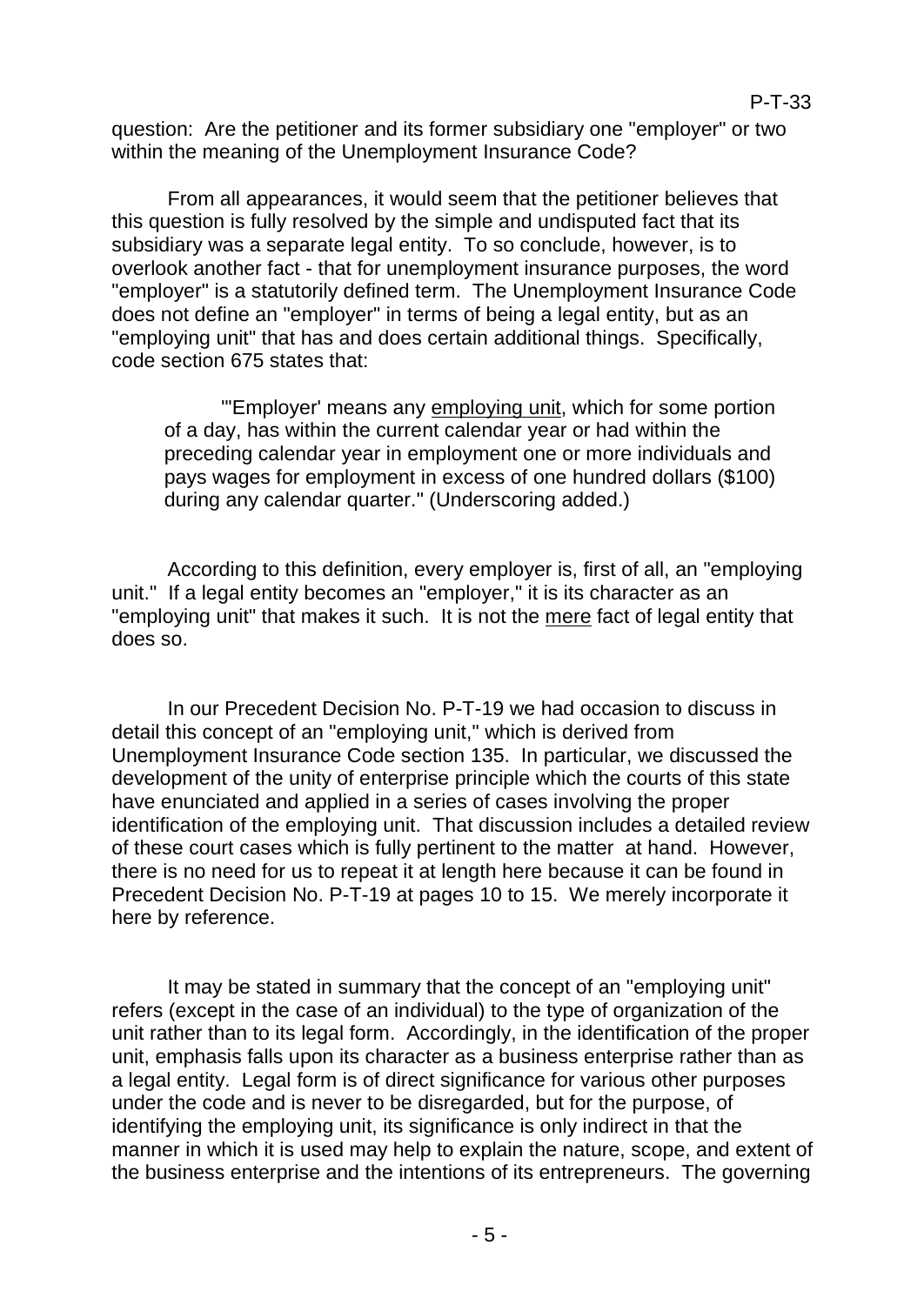P-T-33

The early judicial decisions from which the principle of unity of enterprise developed were ones involving primarily situations similar to the one at hand in that some change was made in the legal form of the enterprise without any change of substance in its conduct. In the leading case of McHenry's Inc. v. California Employment Stabilization Commission (1952), 112 Cal. App. 2d 245, 276 P. 2d 76, the joint owners of a restaurant business incorporated it without otherwise changing its operation. In holding that the incorporation of the enterprise did not result in a change of employing unit, the appellate court said:

"The meaning of the term 'employing unit or employer' as used in the statute is that these terms refer to the unity of enterprise and are not concerned with the shifting of . . . legal form of the same enterprise. " (Underscoring added.)

The petitioner argues that the McHenry case and the others like it deal with factual and procedural circumstances which are distinguishable from the matter at hand. To the extent that this is true, it is merely a distinction without a difference. The essential thing is that each of these cases involved a change in the legal form of an enterprise without any change of substance in its conduct. The important question was whether, in consequence, there was a single "employing unit" or several. That question could not be resolved within the narrow framework of the particular factual or procedural circumstances out of which the case arose, but only by resort to the general concept of an "employing unit" as set forth in what is now code section 135.

The transfer provisions of the Unemployment Insurance Code do not define who is an "employing unit" nor (except in regard to certain particular applications to joint ventures) do they define who is an "employer." They merely use these terms which have already been specifically defined in earlier and more general provisions of the code. We fail to detect anything in the use of these terms in the transfer provisions which imports any statutory intent to alter the general pattern of the unemployment insurance law in regard to the meaning of these terms. Even the special definition of "employer" in connection with joint venture transfers does not purport to do so.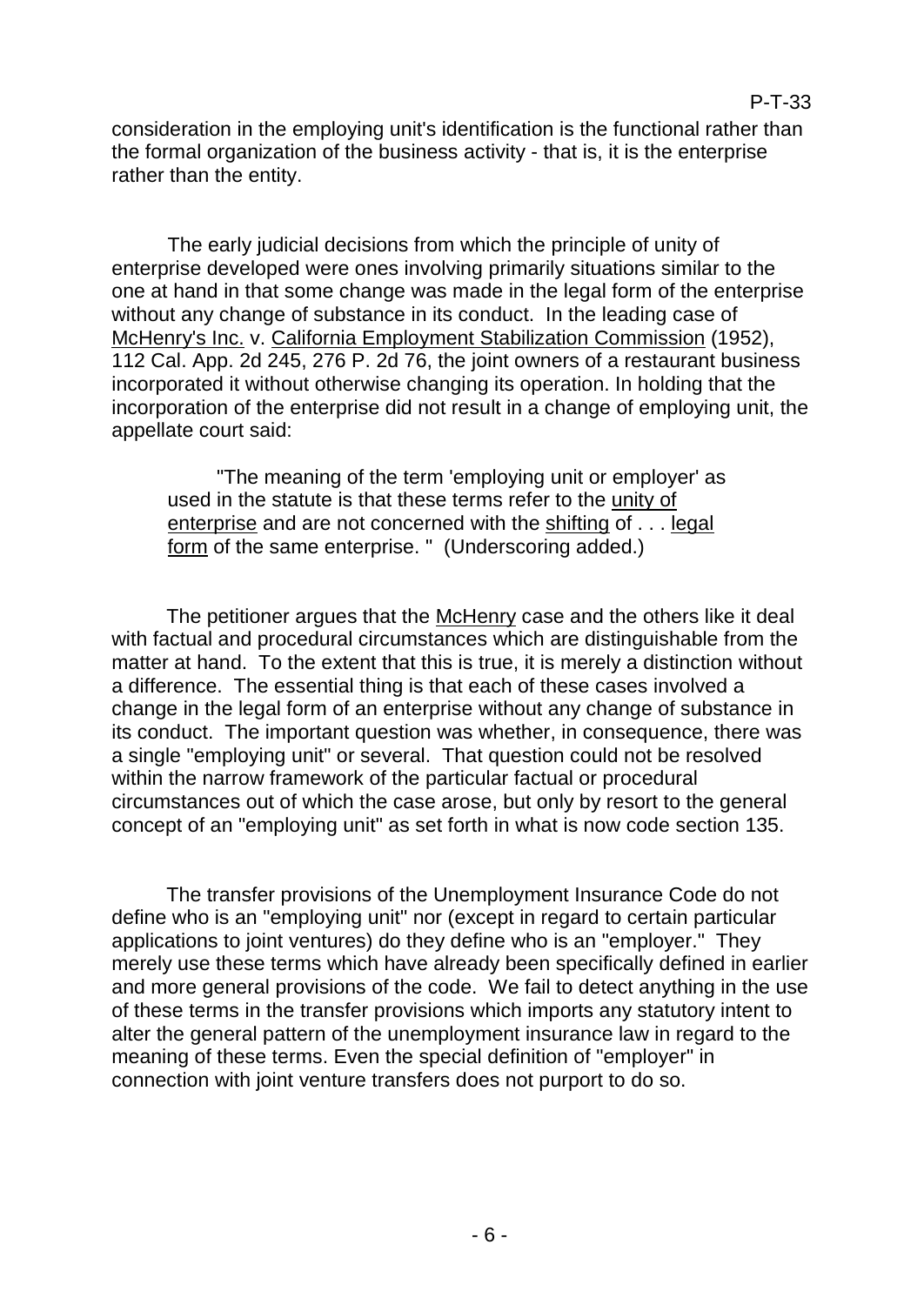The petitioner's contention that it did not apply for a transfer has no meaningful bearing upon the resolution of the controversy at hand unless and until it is shown that employment experience from the account of another employer was in fact transferred to the petitioner's account. Where a change of entity does not produce a change in the "employing unit," there is no change in the "employer" or in the employer account. The experience in the account accumulated by the old entity is automatically the experience of the new entity without any transfer, because under the concepts of the Unemployment Insurance Code, it is the same employer with the same account.

Directly illustrative of this point is the case of Westwood Photo Lab., Inc. v. Department of Employment (1961), Sacramento Superior Court No. 122054, in which two individuals had engaged for ten years as equal partners in a business of wholesale photo finishing and retail sales of cameras and photo supplies. Those individuals decided to incorporate the photo finishing portion of the business only, and to continue the sales of cameras and supplies as a partnership. Stock in the new corporation was issued equally to the two partners, and except for this technical change in the form of the business, the enterprise continued to be conducted exactly as it had been before.

Under these circumstances, the court said that:

" . . .[T]he employing unit has not changed except in form. In all other respects, it is the same and no logical reason has been advanced as to why the two segments of the employing unit, namely the partnership and the corporation having earned its experience rating, should not be entitled to retain the benefit thereof. There has not been a new or different employing unit requiring the application of section 1051. . . ."

The court went on to point out specifically that the term "employing unit" is defined in code section 135, and that hence the unity of enterprise principle does not involve a transfer application under code section 1051. The parties were mistaken in proceeding with the matter in that light. Where a unity of enterprise exists, there is not a transfer from one employing unit to another but a continuation of the enterprise by the same employing unit, irrespective of the change in legal form of the entities involved.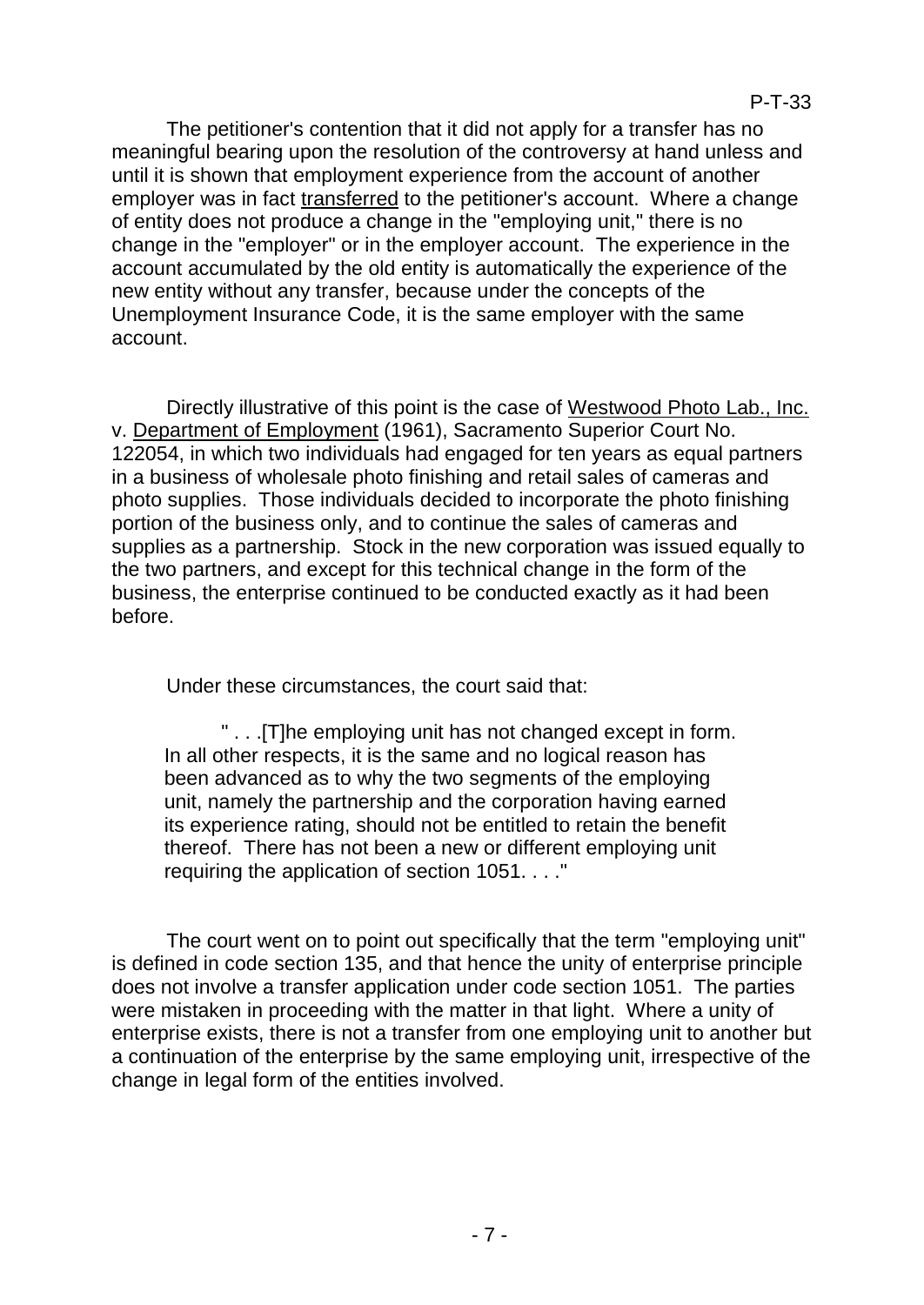In our opinion, the mere change in legal entity which occurred at midnight on December 31, 1964, when the Bethlehem Steel Company was merged into the petitioner corporation, did not create a new employer for unemployment insurance tax purposes. Since it did not, the tax rate set by the department for the petitioner based on the previous experience of the "Company" is correct, and no right to the refund of any amount paid has been shown. The use of the "Company's" experience in setting the petitioner's rate involved no transfer of reserve account, and upon that basis there is no merit to the petitioner's contention that such a transfer was wrongfully made without application for it. No departmental action under the transfer provisions of the code is involved, and no basis for relief under the review provisions of these sections has been shown.

We might add this comment about recognition of the enterprise rather than the entity as the governing consideration identifying the employing unit. The general effect of this approach is to impose employer taxes more equitably. Generally, too, it operates to reduce them, either by preventing the imposition of unjust double or multiple taxation, or through the operation of more favorable merit rating. It is most unusual for an employer who has experience that qualifies it for a merit rating to have a higher tax rate than an employer who does not so qualify.

However, the employment experience accumulated over the years by the Bethlehem Steel Company in the operation of the enterprise in question was sufficiently poor and sufficiently costly to the Unemployment Fund that it actually works out that under the law the petitioner will be required to pay a few tenths of one percent more tax as an experienced employer than it would be as a new one. This, however, need not be a continuing thing, if the petitioner can improve upon this poor experience. Code section 1027.1 provides for the cancellation of all negative reserve balances accumulated in employer accounts before July 1, 1966 after the balances on the previous day have been used to compute the 1967 tax rates. This means that these unfavorable old balances will no longer be a part of an employer's experience in the computation of tax rates for 1968 and succeeding years.

It is to this kind of relief rather than to the kind here sought that employers in the petitioner's position must look. We must apply the unity of enterprise principle in the identification of any employer whenever such a unity exists. We cannot treat employers differently in those few instances where proper application of the principle acts to increase rather than reduce their tax rates. Any exception of this kind is the province of the legislature.